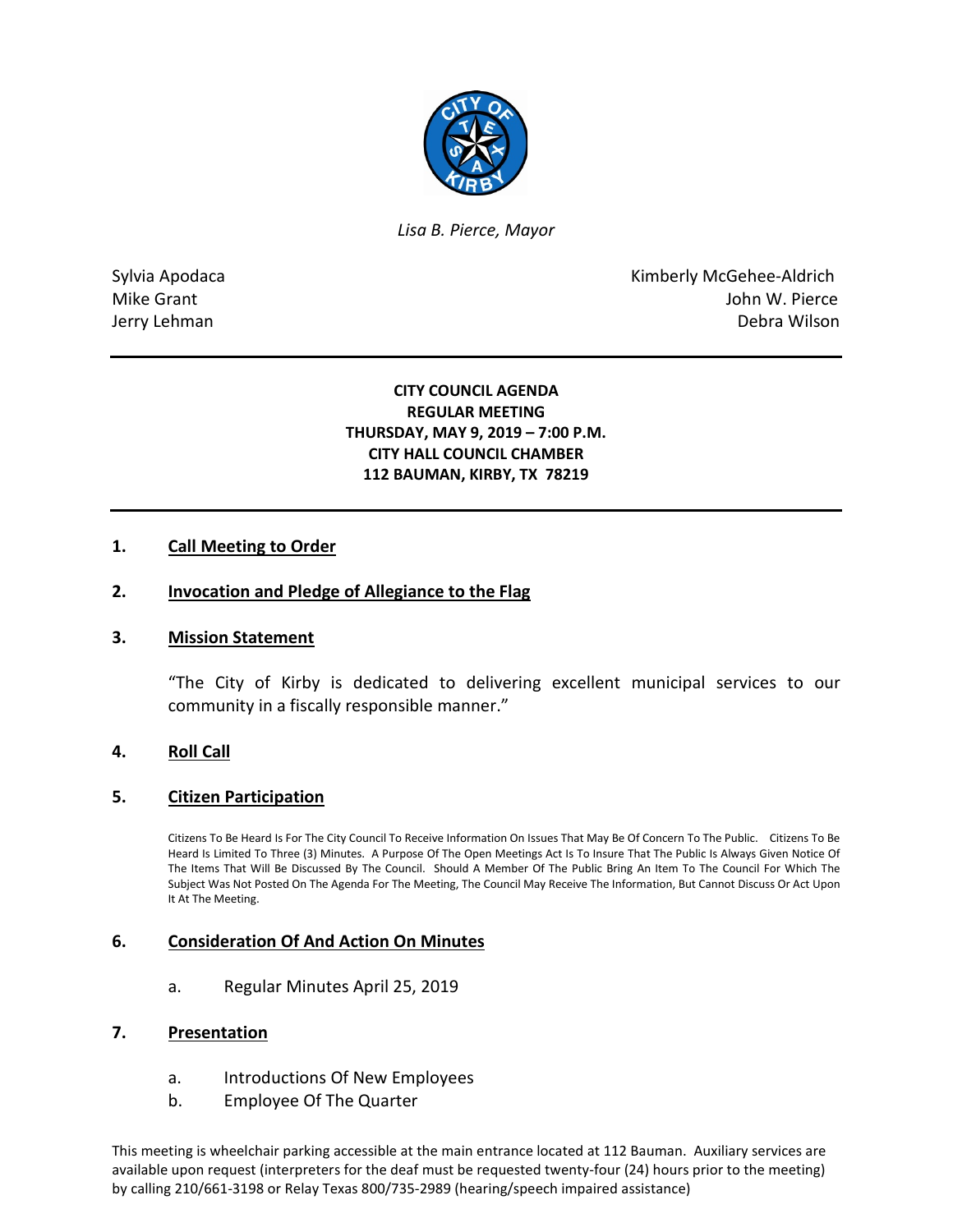- c. Announce Winner Of The 2019 Summer Body Challenge
- d. Proclamation Recognizing National Emergency Medical Services Week

# **8. Discussion And Possible Action**

- a. Discussion And Consideration Of Report On The General/Special Election Returns And Declaring The Results Of The General/Special Election Held May 4, 2019, For The Purpose Of Electing A Mayor And Three Council Members For A Two Year Term; For Voting In A Special Election For The Purpose Of Reauthorization Of The Local Sales And Use Tax In The City Of Kirby, Texas At The Rate Of One-Fourth Of One Percent To Continue To Provide Revenue For Maintenance And Repair Of Municipal Streets.
- b. Discussion And Possible Action On Resolution No. R-2019-710 Canvassing The Returns And Declaring The Results Of The General/Special Election To Elect A Mayor And Three Council Members For A Two Year Term; For Voting In A Special Election For The Purpose Of Reauthorization Of The Local Sales And Use Tax In The City Of Kirby, Texas At The Rate Of One-Fourth Of One Percent To Continue To Provide Revenue For Maintenance And Repair Of Municipal Streets.
- c. Presentation Of Certificates Of Election To Newly Elected Officials
- d. Administration of Oath Of Office To Newly Elected Officials
- e. Discussion And Possible Action To Elect A Mayor Pro-Tem For The Term May 2019 - May 2020.
- f. Update, Discussion And Possible Action On Binz Engleman Road Reconstruction Project
- g. Discussion And Possible Action On Appointing A Regular Member(s) And An Alternate Member(s) To The Building And Standards Commission
- h. Discussion And Possible Action On Appointing A Member(s) To The Beautification And Recycle Committee
- i. Discussion And Possible Action On Appointing A Member(s) To the Kirby Senior Center Corporation Board
- j. Discussion And Possible Action On Removing Diego McClain-Lopez From The Economic Development Committee
- k. Discussion And Possible Action To Appoint A Member(s) To The Economic Development Committee